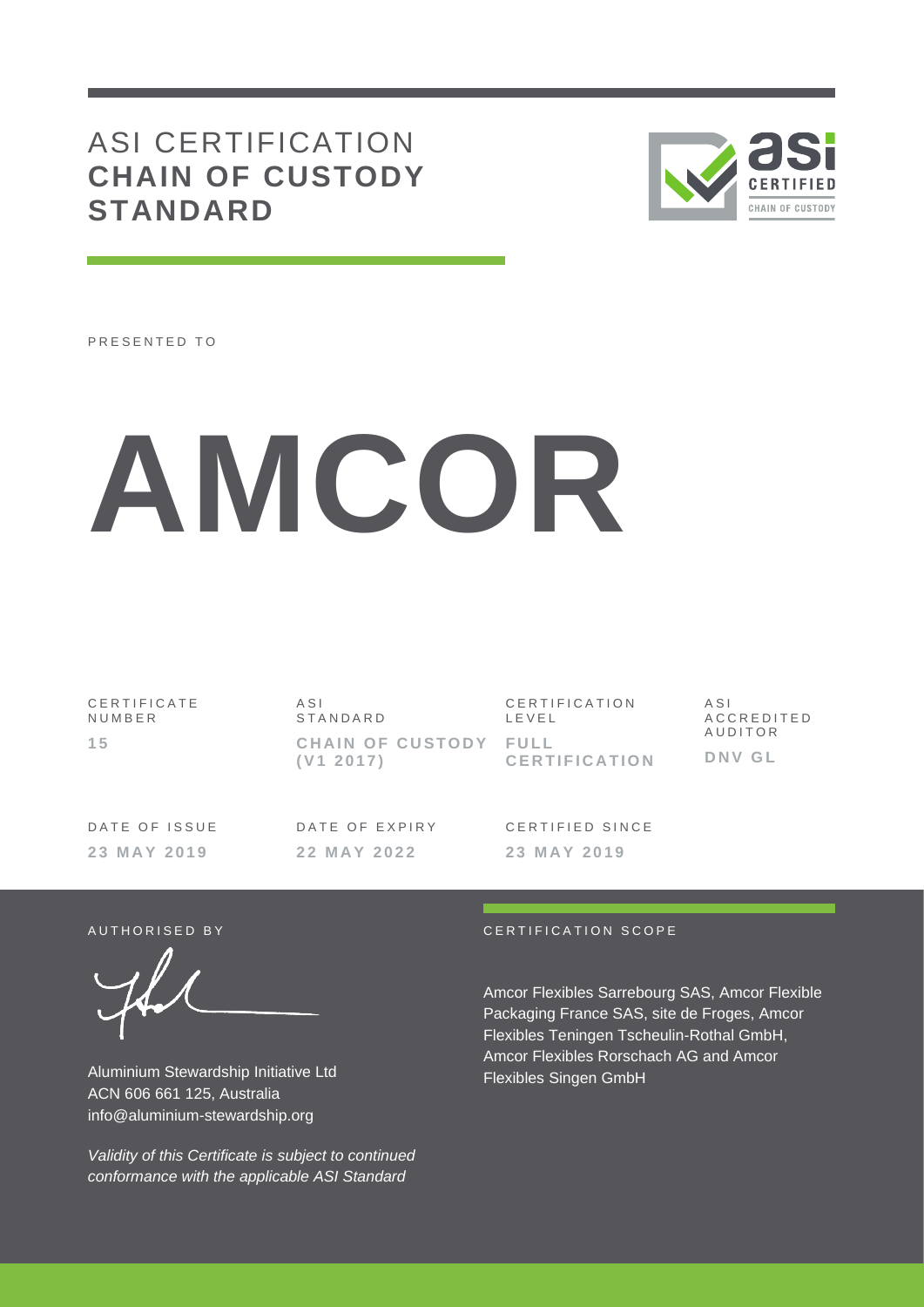# SUMMARY AUDIT REPORT **CHAIN OF CUSTODY STANDARD**

## **OVERVIEW**

| MEMBER NAME                | Amcor                                                                                                                                                                                                                                                                         |
|----------------------------|-------------------------------------------------------------------------------------------------------------------------------------------------------------------------------------------------------------------------------------------------------------------------------|
| ENTITY NAME                | <b>Amcor Flexibles</b>                                                                                                                                                                                                                                                        |
| CERTIFICATION<br>SCOPE     | Amcor Flexibles Sarrebourg SAS.<br>Amcor Flexible Packaging France SAS, site de Froges<br>Amcor Flexibles Teningen Tscheulin-Rothal GmbH<br>Amcor Flexibles Rorschach AG<br>Amcor Flexibles Singen GmbH                                                                       |
| SUPPLY CHAIN<br>ACTIVITIES | Post-Casthouse                                                                                                                                                                                                                                                                |
| ASI STANDARD               | Chain of Custody Standard V1                                                                                                                                                                                                                                                  |
| AUDIT TYPE                 | Certification Audit (28 September 2019, 29 October 2018, 2 April 2019)<br>Scope Change Audit (11 - 27 June 2019)                                                                                                                                                              |
| <b>AUDIT FIRM</b>          | <b>DNV GL</b>                                                                                                                                                                                                                                                                 |
| AUDIT DATE                 | 28 September 2018, 29 October 2018, 2 April 2019 (Certification Audit<br>and follow-up desktop audit)<br>11 - 27 June 2019 (Scope Change Audit)                                                                                                                               |
| AUDIT REPORT<br>SUBMISSION | 18 December 2018 (Initial Certification Audit Report), re-submitted 13<br>$\bullet$<br>May 2019 (follow-up desktop audit)<br>11 November 2019 (Scope Change Audit Report)                                                                                                     |
| AUDIT SCOPE                | <b>Initial Certification Audit:</b><br>The audit scope covered the Amcor Flexibles Singen site (Germany) and<br>CoC activities managed at the Amcor Flexibles head office (Zurich,<br>Switzerland).<br>Supply chain activities included in the audit scope:<br>Post-Casthouse |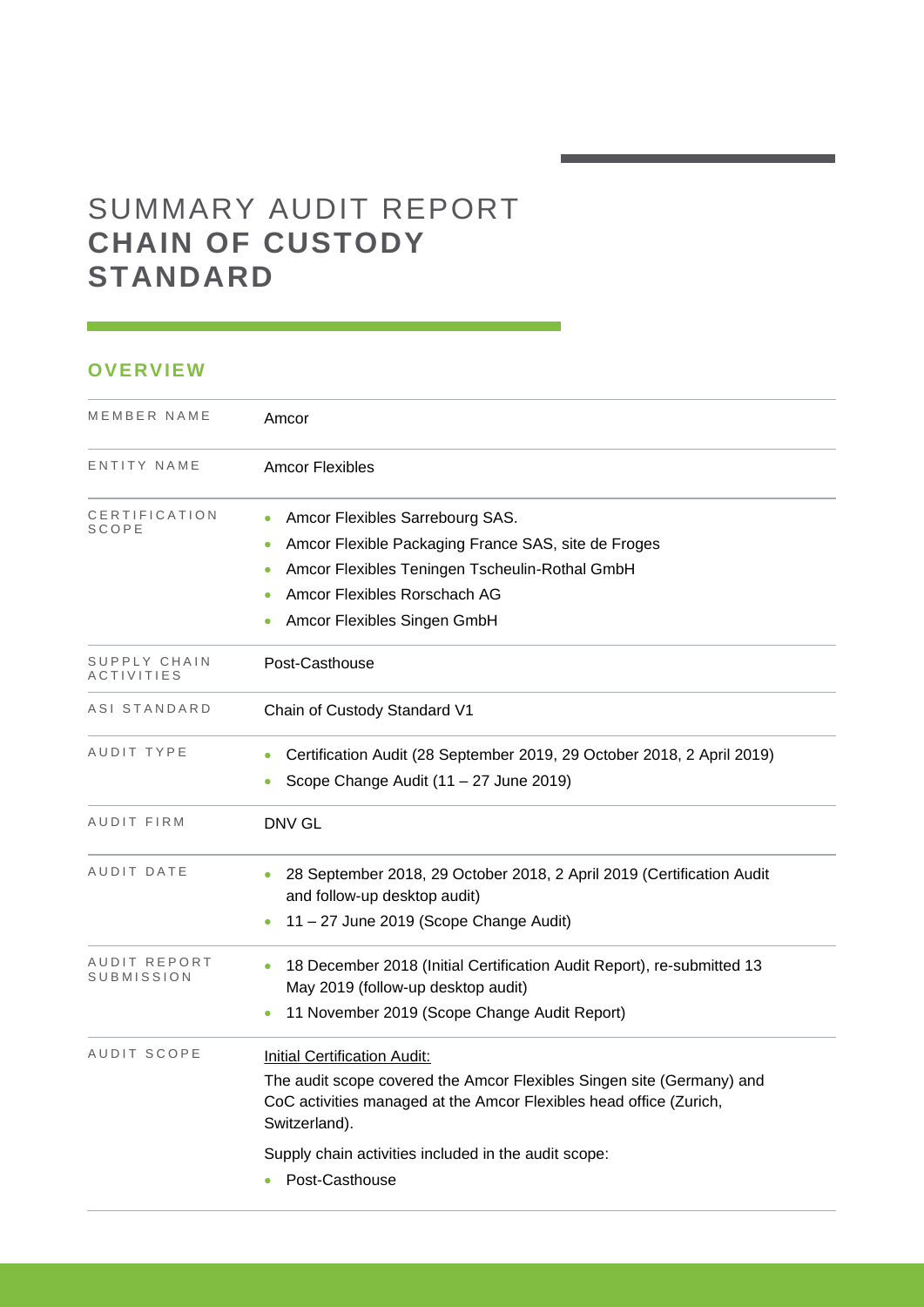|                                     | Relevant criteria from the ASI Chain of Custody Standard were included in<br>the audit scope.                                                                                                                                                                                                                                                                                                                                                                                                                                                                                                                                           |
|-------------------------------------|-----------------------------------------------------------------------------------------------------------------------------------------------------------------------------------------------------------------------------------------------------------------------------------------------------------------------------------------------------------------------------------------------------------------------------------------------------------------------------------------------------------------------------------------------------------------------------------------------------------------------------------------|
|                                     | Scope Change Audit (11 - 27 June 2019):<br>The audit scope covered:<br>Amcor Flexibles Sarrebourg SAS.<br>Amcor Flexible Packaging France SAS, site de Froges<br>Amcor Flexibles Teningen Tscheulin-Rothal GmbH<br>Amcor Flexibles Rorschach AG<br>Amcor Flexibles Singen GmbH                                                                                                                                                                                                                                                                                                                                                          |
|                                     | Supply chain activities included in the audit scope:<br>Post-Casthouse<br>Relevant criteria from the ASI Chain of Custody Standard were included in<br>the audit scope.                                                                                                                                                                                                                                                                                                                                                                                                                                                                 |
| AUDIT<br>OUTCOME                    | Certification                                                                                                                                                                                                                                                                                                                                                                                                                                                                                                                                                                                                                           |
| AUDIT<br>METHODOLOGY<br>DECLARATION | The Auditors confirm that:<br>$\blacksquare$ The information provided by the Entity is true and accurate to the best<br>knowledge of the Auditor(s) preparing this report.<br>The findings are based on verified Objective Evidence relevant to the<br>M<br>time period for the Audit, traceable and unambiguous.<br>◘ The Audit Scope and audit methodology are sufficient to establish<br>confidence that the findings are indicative of the performance of the<br>Entity's defined Certification Scope.<br>The Auditor(s) have acted in a manner deemed ethical, truthful, accurate<br>M<br>professional, independent and objective. |
| CERTIFICATION<br>PERIOD             | 23 May 2019 - 22 May 2022                                                                                                                                                                                                                                                                                                                                                                                                                                                                                                                                                                                                               |
| NEXT AUDIT<br>TYPE                  | Surveillance Audit                                                                                                                                                                                                                                                                                                                                                                                                                                                                                                                                                                                                                      |
| NEXT AUDIT<br><b>DUE DATE</b>       | 20 November 2020                                                                                                                                                                                                                                                                                                                                                                                                                                                                                                                                                                                                                        |
| CERTIFICATION<br>NUMBER             | 15                                                                                                                                                                                                                                                                                                                                                                                                                                                                                                                                                                                                                                      |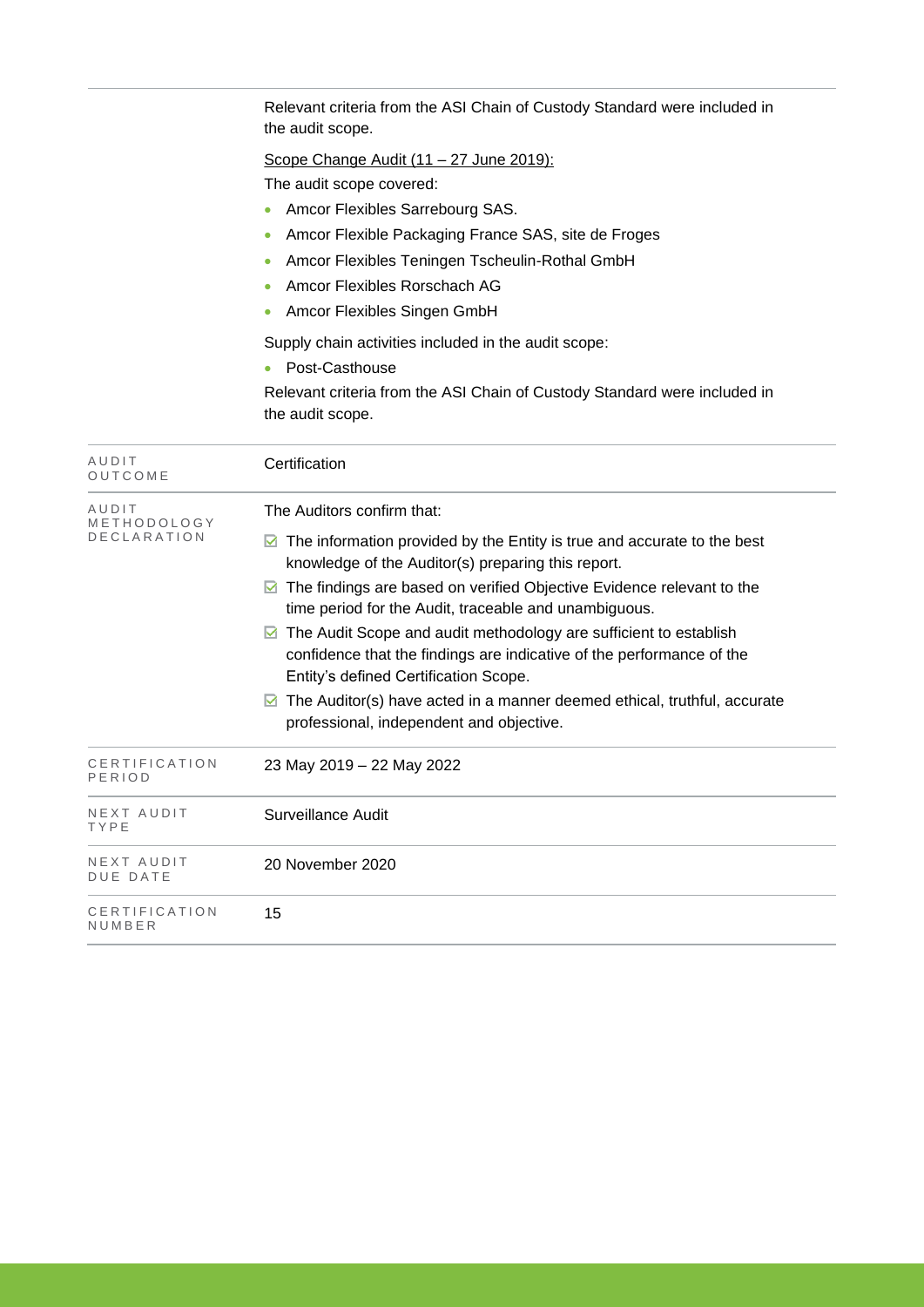# **SUMMARY OF FINDINGS**

| <b>CRITERION</b>                              | <b>RATING</b>            | COMMENT                                                                                                                                                                                                                                                                                                                                                                                                                                                                                                                                                                                                                                                       |
|-----------------------------------------------|--------------------------|---------------------------------------------------------------------------------------------------------------------------------------------------------------------------------------------------------------------------------------------------------------------------------------------------------------------------------------------------------------------------------------------------------------------------------------------------------------------------------------------------------------------------------------------------------------------------------------------------------------------------------------------------------------|
| MANAGEMENT SYSTEM AND RESPONSIBILITIES        |                          |                                                                                                                                                                                                                                                                                                                                                                                                                                                                                                                                                                                                                                                               |
| 1.1 ASI membership                            | Conformance              | Amcor Limited (parent company of the 5 Amcor<br>Entities assessed here) is an active ASI member.<br>https://aluminium-stewardship.org/about-asi/asi-<br>members/amcor/                                                                                                                                                                                                                                                                                                                                                                                                                                                                                        |
| 1.2 Management system                         | Conformance              | Amcor established policies, systems, procedures<br>and processes that comply with ASI CoC criteria<br>regarding a management system. The management<br>system we observed has the capacity to handle ASI<br>CoC material. The existing procedure describes the<br>sites' management systems in detail, responsibilities,<br>functions, processes and workflows, documentation<br>and record retention and handling of non-conforming<br>product deliveries. Amcor sites in scope of this<br>certification have integrated management systems<br>underpinned by ISO 9001. The in-scope sites' ISO<br>9001 certificates are valid for the certification period. |
| 1.3 Management system reviews                 | Conformance              | Amcor has established mechanisms for the periodic<br>review of the Management System, in line with sites'<br>ISO 9001 certifications.                                                                                                                                                                                                                                                                                                                                                                                                                                                                                                                         |
| 1.4 Management representative                 | Conformance              | Each Amcor site in scope has nominated a<br>management representative to have overall<br>responsibility of the implementation of ASI CoC and<br>authority for the site's conformance with all<br>applicable requirements of the CoC Standard.                                                                                                                                                                                                                                                                                                                                                                                                                 |
| 1.5 Training                                  | Conformance              | Amcor sites have communicated and delivered<br>training to relevant personnel to raise awareness of<br>ASI CoC requirements. Amcor sites have further<br>plans to implement training measures that will make<br>relevant personnel aware of and competent in their<br>responsibilities under the CoC Standard.                                                                                                                                                                                                                                                                                                                                                |
| 1.6 Record keeping                            | Conformance              | Amcor sites maintain up to date records covering all<br>applicable requirements of the CoC Standard and<br>retain them for a minimum of five years.                                                                                                                                                                                                                                                                                                                                                                                                                                                                                                           |
| 1.7a Reporting to ASI (Inputs and<br>Outputs) | <b>Not</b><br>Applicable | Not applicable for first Certification Audit, however<br>Amcor Teningen, Sarrebourg and Froges have<br>adequately demonstrated that they have SAP-based<br>material accounting systems in place and Chain of<br>Custody controls already.                                                                                                                                                                                                                                                                                                                                                                                                                     |
| 1.7b Reporting to ASI (Input)<br>Percentage)  | <b>Not</b><br>Applicable | Not applicable for first Certification Audit.                                                                                                                                                                                                                                                                                                                                                                                                                                                                                                                                                                                                                 |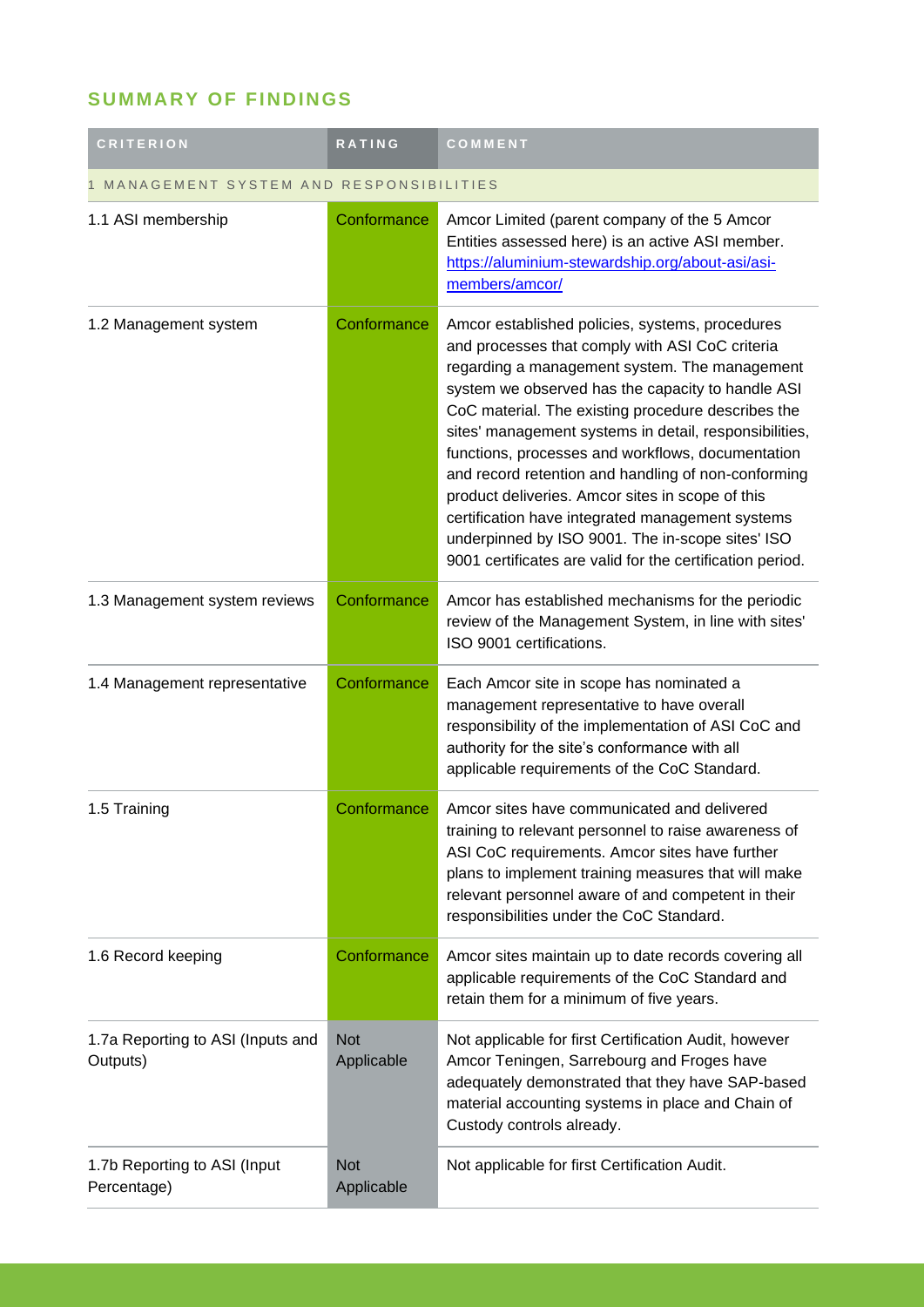| <b>CRITERION</b>                                                 | <b>RATING</b>            | COMMENT                                                                                                                                                                                                                                                                    |
|------------------------------------------------------------------|--------------------------|----------------------------------------------------------------------------------------------------------------------------------------------------------------------------------------------------------------------------------------------------------------------------|
| 1.7c Reporting to ASI (Positive<br>Balance)                      | <b>Not</b><br>Applicable | Not applicable for first Certification Audit.                                                                                                                                                                                                                              |
| 1.7d Reporting to ASI (Internal<br>Overdraw)                     | <b>Not</b><br>Applicable | Not applicable for first Certification Audit.                                                                                                                                                                                                                              |
| 1.7e Reporting to ASI (Eligible<br>Scrap)                        | <b>Not</b><br>Applicable | Not applicable for first Certification Audit.                                                                                                                                                                                                                              |
| 1.7f Reporting to ASI (ASI<br>Credits from Casthouses)           | <b>Not</b><br>Applicable | Not applicable for first Certification Audit.                                                                                                                                                                                                                              |
| 1.7g Reporting to ASI (ASI<br>Credits purchased)                 | <b>Not</b><br>Applicable | Not applicable for first Certification Audit.                                                                                                                                                                                                                              |
| 2 OUTSOURCING CONTRACTORS                                        |                          |                                                                                                                                                                                                                                                                            |
| 2.1 Outsourcing Contractors in<br><b>CoC Certification Scope</b> | <b>Not</b><br>Applicable | Not applicable as Amcor sites will not use any<br>outsourcing contractor. Amcor Singen and<br>Sarrebourg use third party contractors for activities<br>such as warehousing and slitting however as per ASI<br>CoC Guidance, this is outside of the certification<br>scope. |
| 2.2a Control of CoC Material                                     | <b>Not</b><br>Applicable | Not applicable as Amcor sites will not use any<br>outsourcing contractor. Amcor Singen and<br>Sarrebourg use third party contractors for activities<br>such as warehousing and slitting however as per ASI<br>CoC Guidance, this is outside of the certification<br>scope. |
| 2.2b No further outsourcing                                      | <b>Not</b><br>Applicable | Not applicable as Amcor sites will not use any<br>outsourcing contractor. Amcor Singen and<br>Sarrebourg use third party contractors for activities<br>such as warehousing and slitting however as per ASI<br>CoC Guidance, this is outside of the certification<br>scope. |
| 2.2c Risk assessment                                             | <b>Not</b><br>Applicable | Not applicable as Amcor sites will not use any<br>outsourcing contractor. Amcor Singen and<br>Sarrebourg use third party contractors for activities<br>such as warehousing and slitting however as per ASI<br>CoC Guidance, this is outside of the certification<br>scope. |
| 2.3 Output Quantity                                              | <b>Not</b><br>Applicable | Not applicable as Amcor sites will not use any<br>outsourcing contractor. Amcor Singen and<br>Sarrebourg use third party contractors for activities<br>such as warehousing and slitting however as per ASI<br>CoC Guidance, this is outside of the certification<br>scope. |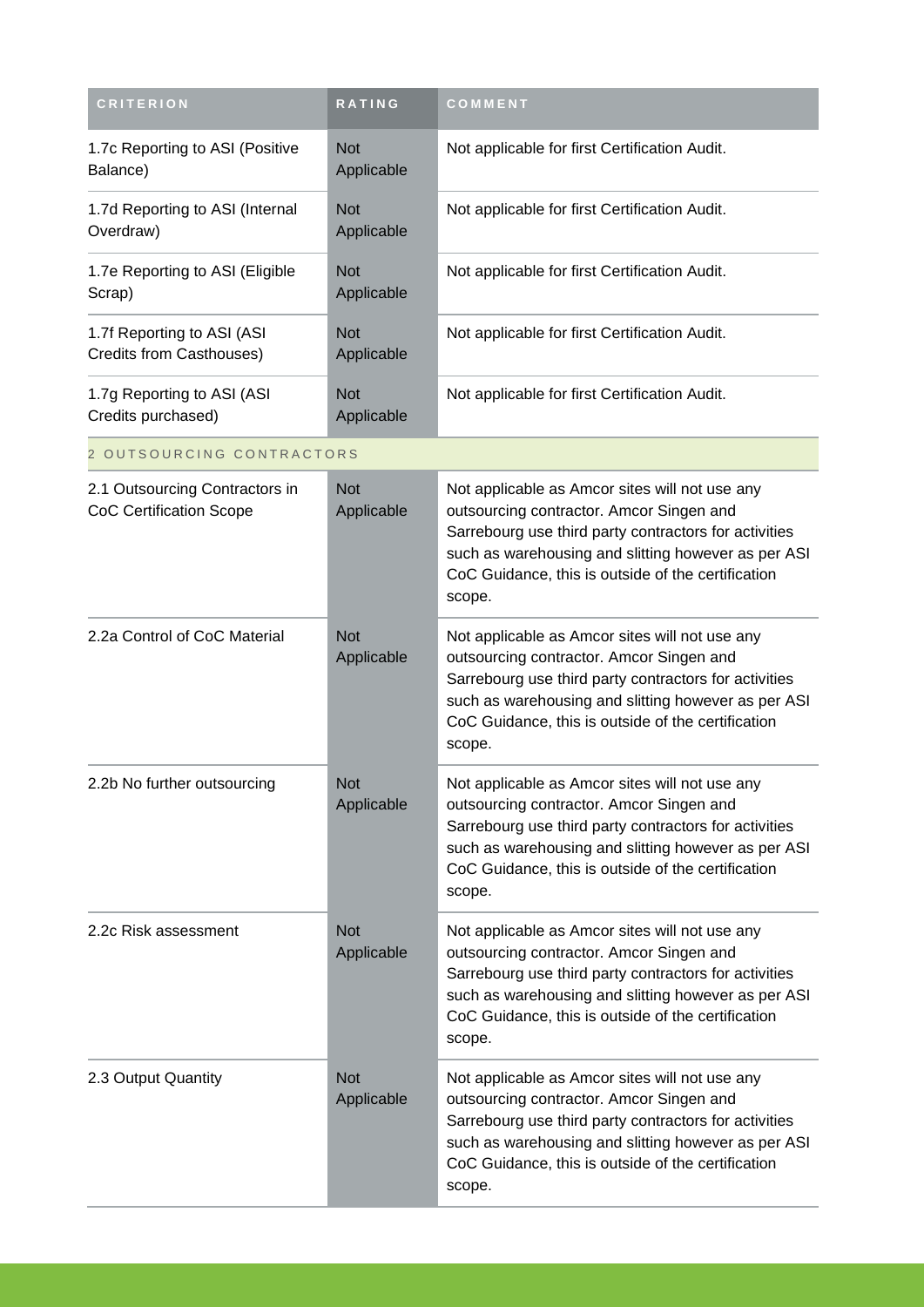| <b>CRITERION</b>                        | <b>RATING</b>            | <b>COMMENT</b>                                                                                                                                                                                                                                                             |
|-----------------------------------------|--------------------------|----------------------------------------------------------------------------------------------------------------------------------------------------------------------------------------------------------------------------------------------------------------------------|
| 2.4 Verification and record-<br>keeping | <b>Not</b><br>Applicable | Not applicable as Amcor sites will not use any<br>outsourcing contractor. Amcor Singen and<br>Sarrebourg use third party contractors for activities<br>such as warehousing and slitting however as per ASI<br>CoC Guidance, this is outside of the certification<br>scope. |
| 2.5 Error management                    | <b>Not</b><br>Applicable | Not applicable as Amcor sites will not use any<br>outsourcing contractor. Amcor Singen and<br>Sarrebourg use third party contractors for activities<br>such as warehousing and slitting however as per ASI<br>CoC Guidance, this is outside of the certification<br>scope. |

#### 3 PRIMARY ALUMINIUM: CRITERIA FOR ASI BAUXITE, ASI ALUMINA AND ASI LIQUID **METAL**

| 3.1a CoC Certification Scope - | <b>Not</b> | This criterion is not applicable to the Entity's |
|--------------------------------|------------|--------------------------------------------------|
| <b>Bauxite Mining</b>          | Applicable | certification scope.                             |
| 3.1b ASI Performance Standard  | <b>Not</b> | This criterion is not applicable to the Entity's |
| - Bauxite Mining               | Applicable | certification scope.                             |
| 3.2a CoC Certification Scope - | <b>Not</b> | This criterion is not applicable to the Entity's |
| Alumina Refining               | Applicable | certification scope.                             |
| 3.2b ASI Performance Standard  | <b>Not</b> | This criterion is not applicable to the Entity's |
| – Alumina Refining             | Applicable | certification scope.                             |
| 3.3a CoC Certification Scope - | <b>Not</b> | This criterion is not applicable to the Entity's |
| <b>Aluminium Smelting</b>      | Applicable | certification scope.                             |
| 3.3b ASI Performance Standard  | <b>Not</b> | This criterion is not applicable to the Entity's |
| - Aluminium Smelting           | Applicable | certification scope.                             |

## 4 RECYCLED ALUMINIUM: CRITERIA FOR ELIGIBLE SCRAP AND ASI LIQUID METAL

| 4.1a CoC Certification Scope -  | <b>Not</b>               | This criterion is not applicable to the Entity's                         |
|---------------------------------|--------------------------|--------------------------------------------------------------------------|
| Aluminium Re-Melting/Refining   | Applicable               | certification scope.                                                     |
| 4.1b ASI Performance Standard   | <b>Not</b>               | This criterion is not applicable to the Entity's                         |
| - Aluminium Re-Melting/Refining | Applicable               | certification scope.                                                     |
| 4.2a Pre-Consumer Scrap and     | <b>Not</b>               | This criterion is not applicable to the Entity's                         |
| <b>Dross</b>                    | Applicable               | certification scope.                                                     |
| 4.2b Post-Consumer Scrap        | <b>Not</b><br>Applicable | This criterion is not applicable to the Entity's<br>certification scope. |
| 4.3a Supplier records           | <b>Not</b><br>Applicable | This criterion is not applicable to the Entity's<br>certification scope. |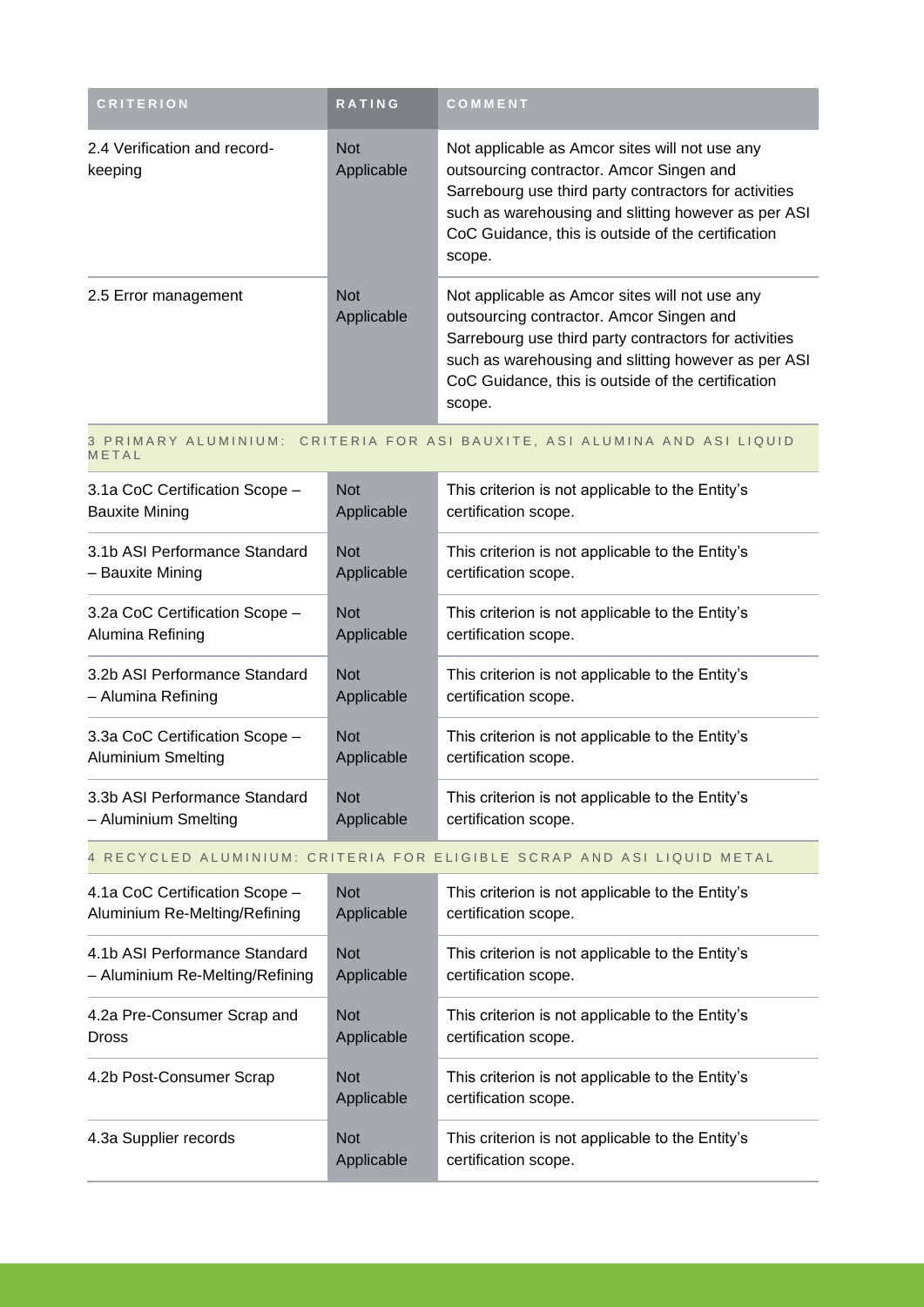| <b>CRITERION</b>                                      | RATING                   | COMMENT                                                                                                                                                                                                                                                                                                                                                                                                                                                                                                                                                                                                                                                                                                                         |
|-------------------------------------------------------|--------------------------|---------------------------------------------------------------------------------------------------------------------------------------------------------------------------------------------------------------------------------------------------------------------------------------------------------------------------------------------------------------------------------------------------------------------------------------------------------------------------------------------------------------------------------------------------------------------------------------------------------------------------------------------------------------------------------------------------------------------------------|
| 4.3b Cash payments                                    | <b>Not</b><br>Applicable | This criterion is not applicable to the Entity's<br>certification scope.                                                                                                                                                                                                                                                                                                                                                                                                                                                                                                                                                                                                                                                        |
| 5 CASTHOUSES: CRITERIA FOR ASI ALUMINIUM              |                          |                                                                                                                                                                                                                                                                                                                                                                                                                                                                                                                                                                                                                                                                                                                                 |
| 5.1a CoC Certification Scope -<br>Casthouses          | <b>Not</b><br>Applicable | This criterion is not applicable to the Entity's<br>certification scope.                                                                                                                                                                                                                                                                                                                                                                                                                                                                                                                                                                                                                                                        |
| 5.1b ASI Performance Standard<br>- Casthouses         | <b>Not</b><br>Applicable | This criterion is not applicable to the Entity's<br>certification scope.                                                                                                                                                                                                                                                                                                                                                                                                                                                                                                                                                                                                                                                        |
| 5.2 Casthouse Products                                | <b>Not</b><br>Applicable | This criterion is not applicable to the Entity's<br>certification scope.                                                                                                                                                                                                                                                                                                                                                                                                                                                                                                                                                                                                                                                        |
| 6 POST-CASTHOUSE: CRITERIA FOR ASI ALUMINIUM          |                          |                                                                                                                                                                                                                                                                                                                                                                                                                                                                                                                                                                                                                                                                                                                                 |
| 6.1a CoC Certification Scope -<br>Post-Casthouse      | Conformance              | Amcor controls all in-scope sites for this CoC<br>certification. The sites' operating procedures and<br>strategic plans with future ASI certified suppliers will<br>secure the supply and production of ASI CoC<br>materials. Amcor's key focus is on responsible<br>sourcing and encouraging its suppliers to provide<br>ASI certified material. Amcor demonstrates<br>leadership initiatives, drives capacity-building efforts<br>in key supply chains and has helped a number of<br>Value Chain Partners from bauxite mine to semi-<br>fabrication to get ready for the new ASI Standard.<br>Press release can be found below:<br>https://packagingeurope.com/sig-and-amcor-push-<br>responsible-aluminium-sourcing-further/ |
| 6.1b ASI Performance Standard<br>- Post-Casthouse     | Conformance              | Amcor sites in scope have achieved certification to<br>the ASI Performance Standard.                                                                                                                                                                                                                                                                                                                                                                                                                                                                                                                                                                                                                                            |
| 6.1c Sourcing ASI Aluminium                           | Conformance              | Amcor's operating procedures and material<br>accounting system ensures that the Entity only<br>sources CoC materials from another CoC certified<br>entity via traceable CoC documents. Internal controls<br>are established to manage CoC documents via the<br>outsourced warehouse company and training is<br>provided to relevant personnel. During the site tour,<br>we verified the process for checking incoming raw<br>materials from the outsourced warehouse which is<br>robust to ensure CoC documents are in compliance<br>with the Standard's requirements.                                                                                                                                                          |
|                                                       |                          | 7 DUE DILIGENCE FOR NON-COC INPUTS AND RECYCLABLE SCRAP MATERIAL                                                                                                                                                                                                                                                                                                                                                                                                                                                                                                                                                                                                                                                                |
| 7.1a Responsible sourcing policy<br>(anti-corruption) | Conformance              | Amcor developed a Supplier Code of Conduct<br>covering the ASI CoC criteria of anti-corruption. A<br>copy of the Suppliers Code of Conduct can be found<br>on the company's website:                                                                                                                                                                                                                                                                                                                                                                                                                                                                                                                                            |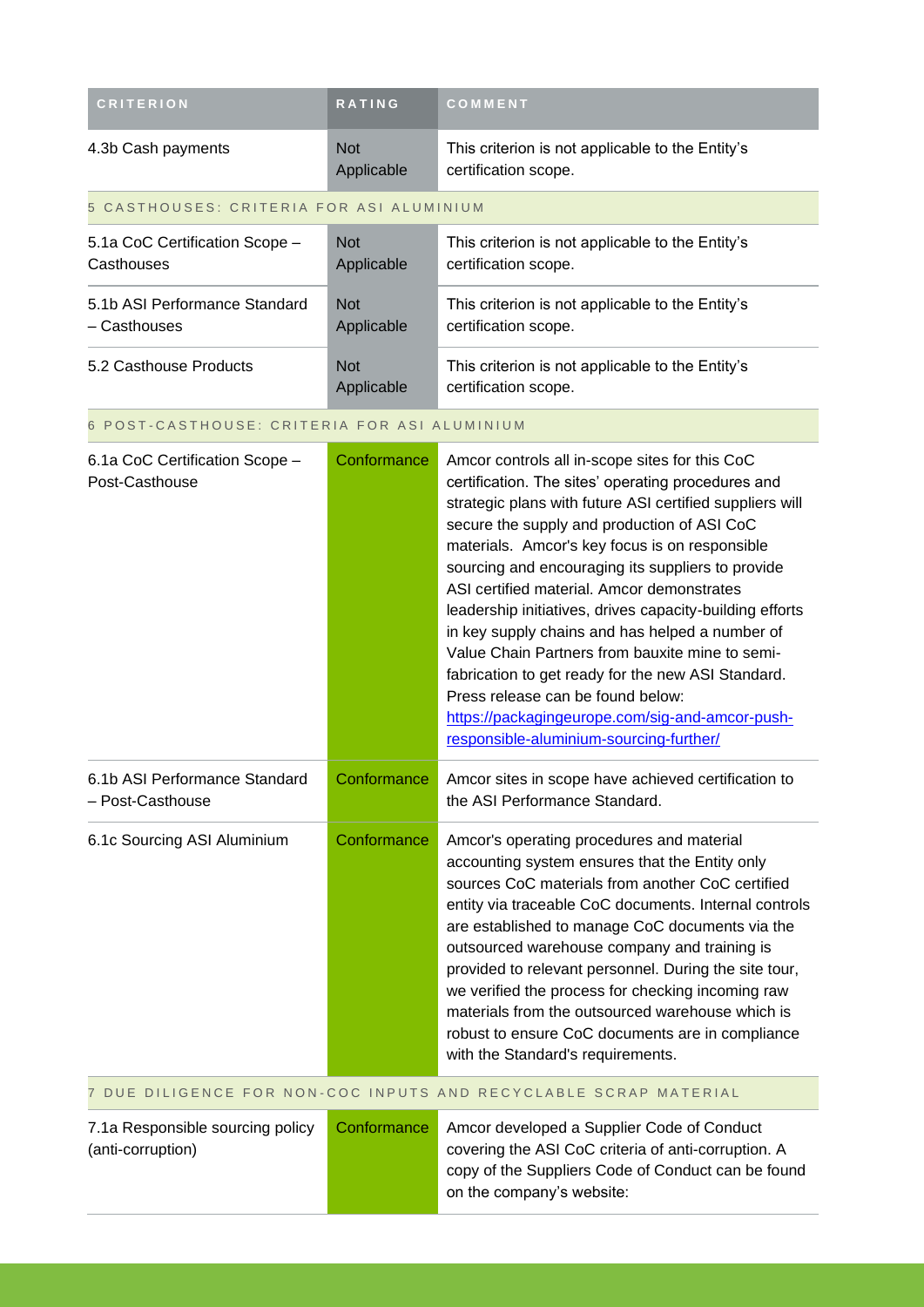| <b>CRITERION</b>                                                               | RATING      | COMMENT                                                                                                                                                                                                                                                                                                                                                                                                                                                                                                                                                                                                                                                                  |
|--------------------------------------------------------------------------------|-------------|--------------------------------------------------------------------------------------------------------------------------------------------------------------------------------------------------------------------------------------------------------------------------------------------------------------------------------------------------------------------------------------------------------------------------------------------------------------------------------------------------------------------------------------------------------------------------------------------------------------------------------------------------------------------------|
|                                                                                |             | https://assets.ctfassets.net/f7tuyt85vtoa/6vKfxsmeRi<br>soQumUWIsEQw/09eac164d42103e24abb101c431<br>c9037/Amcor-Supplier-Code-of-Conduct.pdf                                                                                                                                                                                                                                                                                                                                                                                                                                                                                                                             |
| 7.1b Responsible sourcing policy<br>(responsible sourcing)                     | Conformance | Amcor has established a Supplier Code of Conduct,<br>which includes the ASI CoC's criteria for responsible<br>sourcing policy and has initiatives in place to ensure<br>the policy is implemented. For instance, Amcor is<br>undertaking EcoVadis risk assessment of key<br>strategic suppliers. It is also conducting second party<br>audits covering sustainability indicators.                                                                                                                                                                                                                                                                                        |
| 7.1c Responsible sourcing policy<br>(human rights due diligence)               | Conformance | Amcor's Supplier Code of Conduct addresses<br>human rights elements, such as non-discrimination,<br>child labour, forced labour and freedom from<br>harassment as they relate to international labour<br>standards. Supplier Code of Conduct is available<br>below:<br>https://assets.ctfassets.net/f7tuyt85vtoa/6vKfxsmeRi<br>soQumUWIsEQw/09eac164d42103e24abb101c431<br>c9037/Amcor-Supplier-Code-of-Conduct.pdf<br>Furthermore, Amcor also undertakes a regular<br>EcoVadis supplier risk assessments and<br>implemented appropriate mitigation measures.                                                                                                            |
| 7.1d Responsible sourcing policy<br>(conflict affected and high risk<br>areas) | Conformance | Amcor has undertaken an EcoVadis supplier risk<br>assessment, which considers risk profiles of<br>countries based on risk criteria, which includes<br>Health, Social, Corruption, Human rights and<br>Environment indicators. Conflict affected and high<br>risk areas are included in the assessment criteria<br>above. Amcor implemented mitigation measures<br>adequate to the risk ratings. 70% of Amcor's most<br>important (strategic and critical) suppliers have been<br>assessed which equals to 85% of Amcor's global<br>procurement spend.                                                                                                                    |
| 7.2 Risk assessment                                                            | Conformance | Amcor undertakes EcoVadis risk assessments of all<br>its strategic, critical and core suppliers and<br>completes risk mitigation efforts where relevant.<br>Procurement colleagues are trained on how to use<br>the EcoVadis assessment in their purchasing<br>decisions and managing supplier relationships.<br>Amcor also conducts second party audits of its<br>supply chain. Amcor in cooperation with SIG<br>Combibloc are leading efforts to increase the<br>responsible sourcing of aluminium. Further<br>information can be found via the link below:<br>https://www.sig.biz/en/media/pressreleases/sig-and-<br>amcor-push-responsiblealuminium-sourcing-further |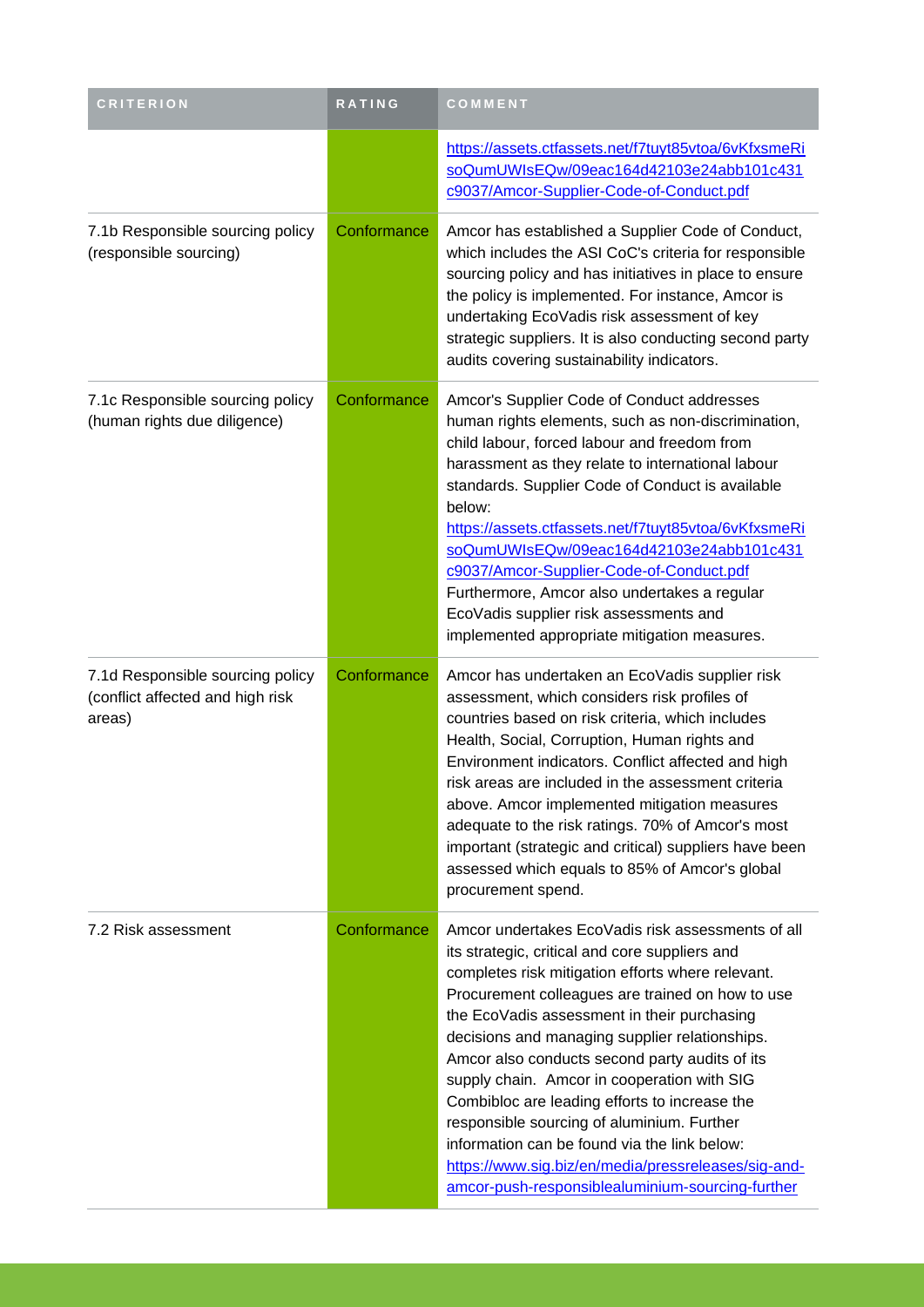| <b>CRITERION</b>                                            | RATING                   | COMMENT                                                                                                                                                                                                                                                                                                                                                                                                                                                                                                                             |
|-------------------------------------------------------------|--------------------------|-------------------------------------------------------------------------------------------------------------------------------------------------------------------------------------------------------------------------------------------------------------------------------------------------------------------------------------------------------------------------------------------------------------------------------------------------------------------------------------------------------------------------------------|
| 7.3 Complaints mechanism                                    | Conformance              | Amcor's Whistleblower Policy and independent<br>Whistleblower Service enables employees and<br>external stakeholders to report anonymously<br>potential modern slavery related concerns and other<br>breaches of the Code of Conduct and Ethics Policy<br>or Supplier Code of Conduct. Please find below link<br>to access Amcor's Whistleblower Policy:<br>https://assets.ctfassets.net/f7tuyt85vtoa/A7acCXyl3<br>Qyg8eY4gaS6Q/7785b3379dbc17d9d6d1ce36e440<br>6363/Whistleblower_Policy_and_Charter_-<br>April 2018 - English.pdf |
| 8 MASS BALANCE SYSTEM:                                      |                          | COC MATERIAL AND ASI ALUMINIUM                                                                                                                                                                                                                                                                                                                                                                                                                                                                                                      |
| 8.1 Material Accounting System                              | Conformance              | Each in-scope Amcor Entity operates its own<br>Material Accounting System that records Input<br>Quantity and Output Quantity of CoC Material and<br>Non-CoC Material, by mass. The Material<br>Accounting Systems are based on Mass Balance at<br>each in-scope Amcor Entity.                                                                                                                                                                                                                                                       |
| 8.2a Post-Consumer Scrap                                    | <b>Not</b><br>Applicable | This criterion is not applicable to the Entity's<br>certification scope.                                                                                                                                                                                                                                                                                                                                                                                                                                                            |
| 8.2b Pre-Consumer Scrap (total)                             | <b>Not</b><br>Applicable | This criterion is not applicable to the Entity's<br>certification scope.                                                                                                                                                                                                                                                                                                                                                                                                                                                            |
| 8.2c Pre-Consumer Scrap<br>(Eligible Scrap)                 | <b>Not</b><br>Applicable | This criterion is not applicable to the Entity's<br>certification scope.                                                                                                                                                                                                                                                                                                                                                                                                                                                            |
| 8.3 Material Accounting Period                              | Conformance              | Amcor sites' Material Accounting Systems specify a<br>Material Accounting Period, which is aligned to<br>Amcor's financial year 1st July - 30th June.                                                                                                                                                                                                                                                                                                                                                                               |
| 8.4 Input Percentage                                        | Conformance              | In-scope entities calculate and record the Input<br>Percentage for a given Material Accounting Period<br>using the required formula, as per ASI guidelines. It<br>must be noted that, at the time of the audit, there<br>were no examples of effective implementation of the<br>system as there has been no sourcing and transfer<br>of CoC Material.                                                                                                                                                                               |
| 8.5 Input Percentage (Aluminium<br>Re-Melting and Refining) | <b>Not</b><br>Applicable | This criterion is not applicable to the Entity's<br>certification scope.                                                                                                                                                                                                                                                                                                                                                                                                                                                            |
| 8.6 Output Quantity<br>determination                        | Conformance              | In-scope Entities use the Input Percentage for the<br>given Material Accounting Period to determine the<br>Output Quantity of CoC Material, by mass.<br>However, the effectiveness of this calculation could<br>not be checked as there has been no sourcing and<br>transfer of CoC Material.                                                                                                                                                                                                                                       |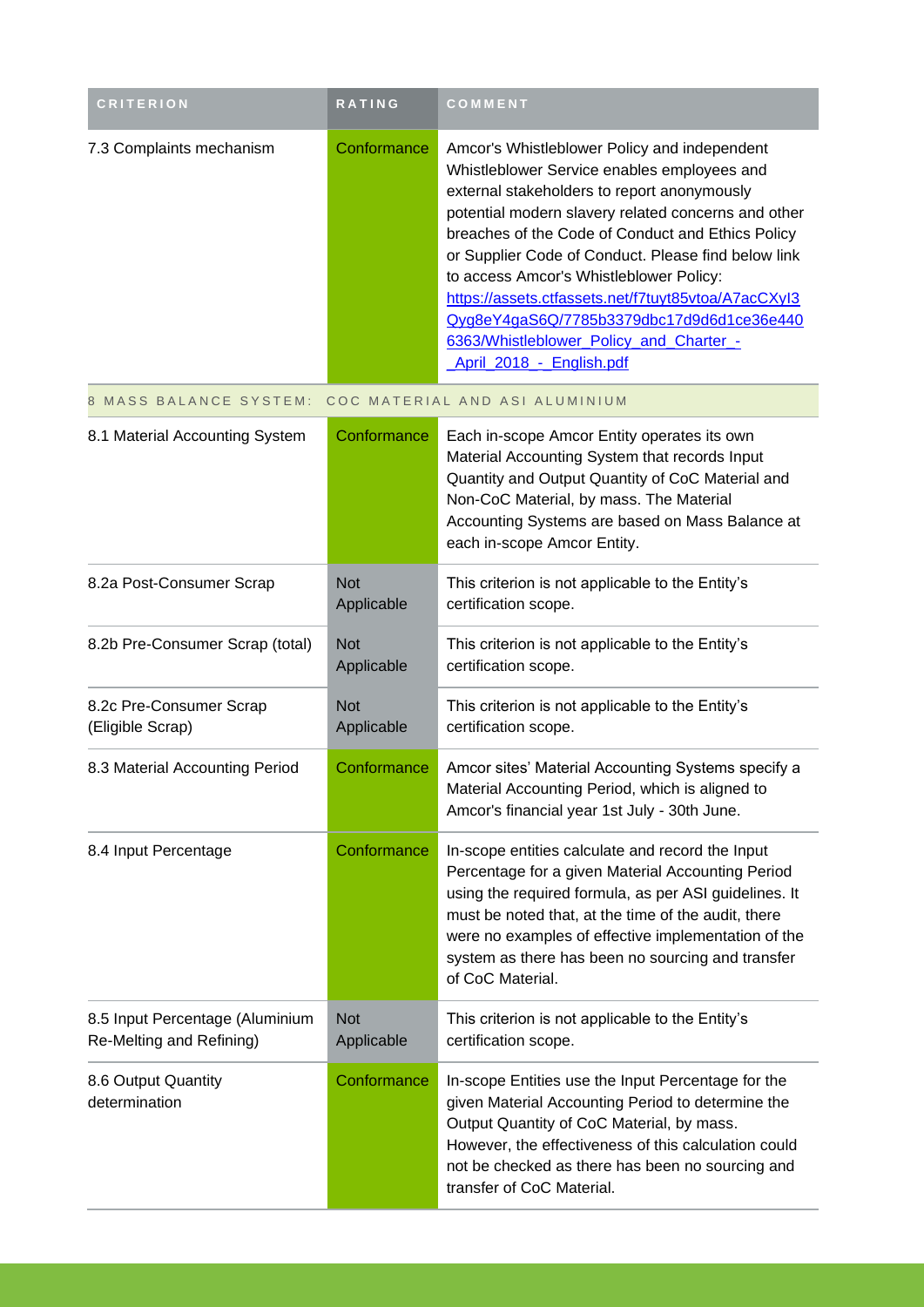| <b>CRITERION</b>                                         | <b>RATING</b>            | COMMENT                                                                                                                                                                                                                                                                                                                                                                                                                                                                                                                                                                                                                                                          |
|----------------------------------------------------------|--------------------------|------------------------------------------------------------------------------------------------------------------------------------------------------------------------------------------------------------------------------------------------------------------------------------------------------------------------------------------------------------------------------------------------------------------------------------------------------------------------------------------------------------------------------------------------------------------------------------------------------------------------------------------------------------------|
| 8.7 Output Quantity designation                          | Conformance              | In-scope Entities have demonstrated that the Output<br>Quantity of CoC Material, which may be a subset of<br>total production, will be designated as 100% CoC<br>Material. At the time of the audit, there was no<br>example of effective implementation of the system<br>as there has been no sourcing and transfer of CoC<br>Material.                                                                                                                                                                                                                                                                                                                         |
| 8.8 Output Quantity - Pre-<br><b>Consumer Scrap</b>      | <b>Not</b><br>Applicable | At present, Amcor sites do not intend to determine<br>waste material as ASI pre-consumer scrap.                                                                                                                                                                                                                                                                                                                                                                                                                                                                                                                                                                  |
| 8.9 Outputs not exceed inputs                            | Conformance              | In-scope Entities' Material Accounting Systems<br>ensure that the total output of CoC Material and/or<br>Eligible Scrap does not proportionally exceed the<br>Input Percentage as applied to total input of CoC<br>Material and/or Eligible Scrap over the Material<br>Accounting Period. As there has been no sourcing<br>and transfer of CoC Material, the effectiveness of<br>those systems will be assessed at the next<br>surveillance audit.                                                                                                                                                                                                               |
| 8.10a Internal Overdraws (not<br>exceed 20%)             | Conformance              | Where CoC Material is under contract for delivery to<br>an Entity within a given Material Accounting Period,<br>but is subject to a force majeure situation, Amcor<br>sites' Material Accounting System may carry over an<br>Internal Overdraw to the subsequent Material<br>Accounting Period. The Internal Overdraw shall not<br>exceed 20% of total Input Quantity of CoC Material<br>for the Material Accounting Period, Amcor sites have<br>demonstrated awareness of this rule. As there has<br>been no sourcing and transfer of CoC Material yet,<br>the effectiveness of these documents and records<br>will be assessed at the next surveillance audit. |
| 8.10b Internal Overdraws (not<br>exceed affected amount) | Conformance              | Where CoC Material is under contract for delivery to<br>an Entity within a given Material Accounting Period,<br>but is subject to a force majeure situation, Amcor<br>sites' Material Accounting Systems may carry over<br>an Internal Overdraw to the subsequent Material<br>Accounting Period. The Internal Overdraw shall not<br>exceed the amount of CoC Material affected by the<br>force majeure situation. Amcor sites have<br>demonstrated awareness of this rule. As there has<br>been no sourcing and transfer of CoC Material yet,<br>the effectiveness of these documents and records<br>will be assessed at the next surveillance audit.            |
| 8.10c Internal Overdraws (period<br>to make up)          | Conformance              | Where CoC Material is under contract for delivery to<br>an Entity within a given Material Accounting Period,<br>but is subject to a force majeure situation, Amcor<br>sites' Material Accounting Systems may carry over                                                                                                                                                                                                                                                                                                                                                                                                                                          |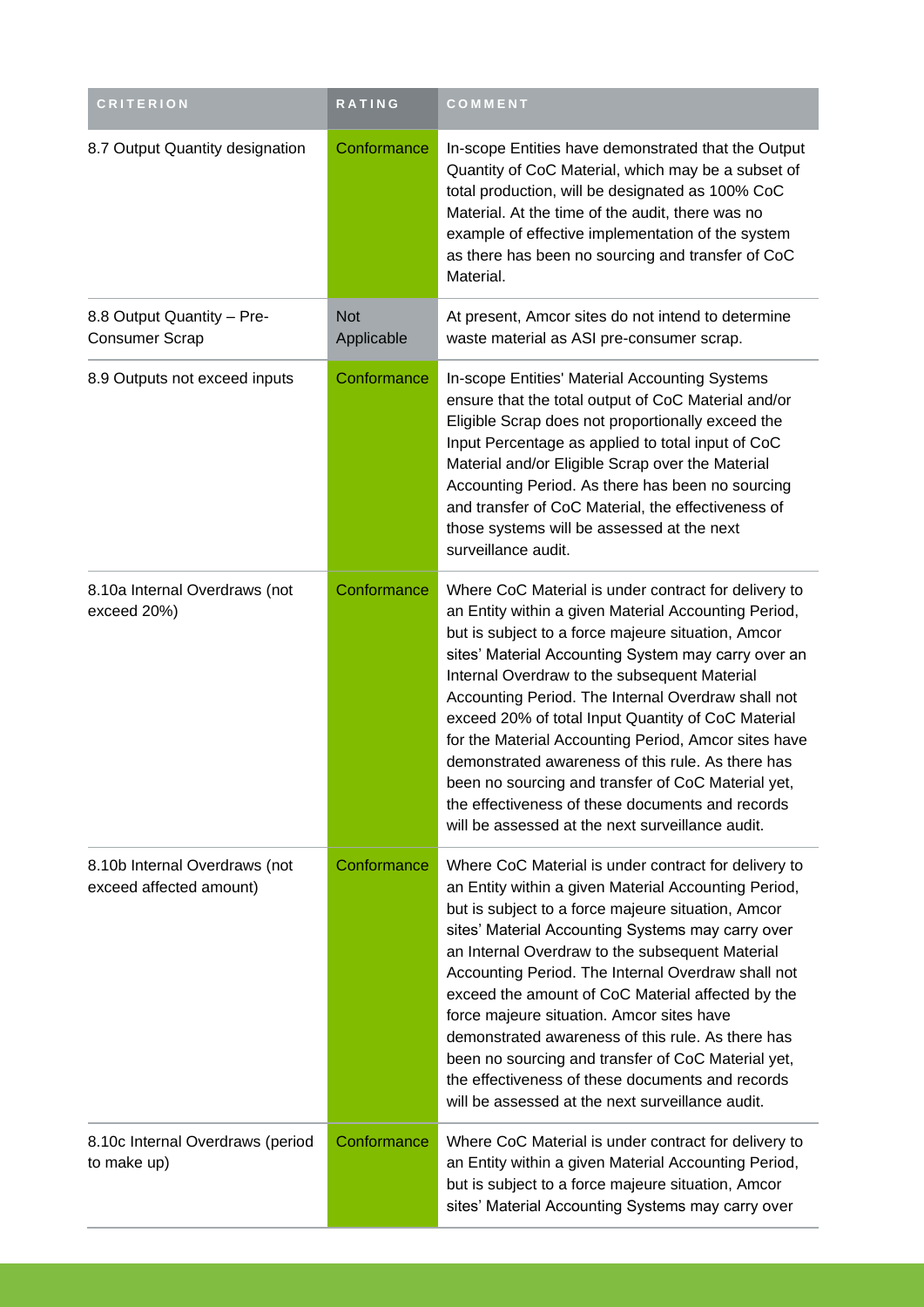| <b>CRITERION</b>                       | RATING      | COMMENT                                                                                                                                                                                                                                                                                                                                                                                                                                                                                                                                                                                                                                        |  |
|----------------------------------------|-------------|------------------------------------------------------------------------------------------------------------------------------------------------------------------------------------------------------------------------------------------------------------------------------------------------------------------------------------------------------------------------------------------------------------------------------------------------------------------------------------------------------------------------------------------------------------------------------------------------------------------------------------------------|--|
|                                        |             | an Internal Overdraw to the subsequent Material<br>Accounting Period. The Internal Overdraw shall be<br>made up within the subsequent Material Accounting<br>Period. Amcor sites have demonstrated awareness<br>of this rule. As there has been no sourcing and<br>transfer of CoC Material yet, the effectiveness of<br>these documents and records will be assessed at<br>the next surveillance audit.                                                                                                                                                                                                                                       |  |
| 8.11a Positive Balance (carry<br>over) | Conformance | Each in-scope Amcor Entity operates its own<br>Material Accounting System. Where an Amcor Entity<br>has a Positive Balance of output CoC Material at the<br>end of a Material Accounting Period, there are plans<br>in place to carry this over to the subsequent Material<br>Accounting Period. The Entity's Material Accounting<br>System must clearly identify any carry over of a<br>Positive Balance. Amcor sites have demonstrated<br>awareness of this rule. As there has been no<br>sourcing and transfer of CoC Material yet, the<br>effectiveness of these documents and records will be<br>assessed at the next surveillance audit. |  |
| 8.11b Positive Balance (expiry)        | Conformance | Where an Amcor site has a Positive Balance of<br>output CoC Material at the end of a Material<br>Accounting Period, there are plans in place to carry<br>this over to the subsequent Material Accounting<br>Period, and for the positive balance to expire at the<br>end of that Period if not drawn down. However, as<br>there has been no sourcing and transfer of CoC<br>Material yet, the effectiveness of these documents<br>and records will be assessed at the next surveillance<br>audit.                                                                                                                                              |  |
| 9 ISSUING COC DOCUMENTS                |             |                                                                                                                                                                                                                                                                                                                                                                                                                                                                                                                                                                                                                                                |  |
| 9.1 Shipments and transfers            | Conformance | Amcor sites have systems that can produce<br>shipment and transfer of CoC documents, ensuring<br>that these are controlled, issued and stored as per<br>ASI Chain of Custody Standard requirements.<br>However, as there has been no sourcing and<br>transfer of CoC Material yet, the effectiveness of<br>these documents and records will be assessed at<br>the next surveillance audit.                                                                                                                                                                                                                                                     |  |
| 9.2a Date of issue                     | Conformance | Amcor will issue the following information on invoice<br>documents as required by ASI Chain of Custody<br>Standard: date of issue, reference number, issuing<br>entity, receiving customer, responsible employee,<br>conformance statement, type and mass of CoC<br>material, mass of total material and sustainability<br>data. However, as there has been no sourcing and                                                                                                                                                                                                                                                                    |  |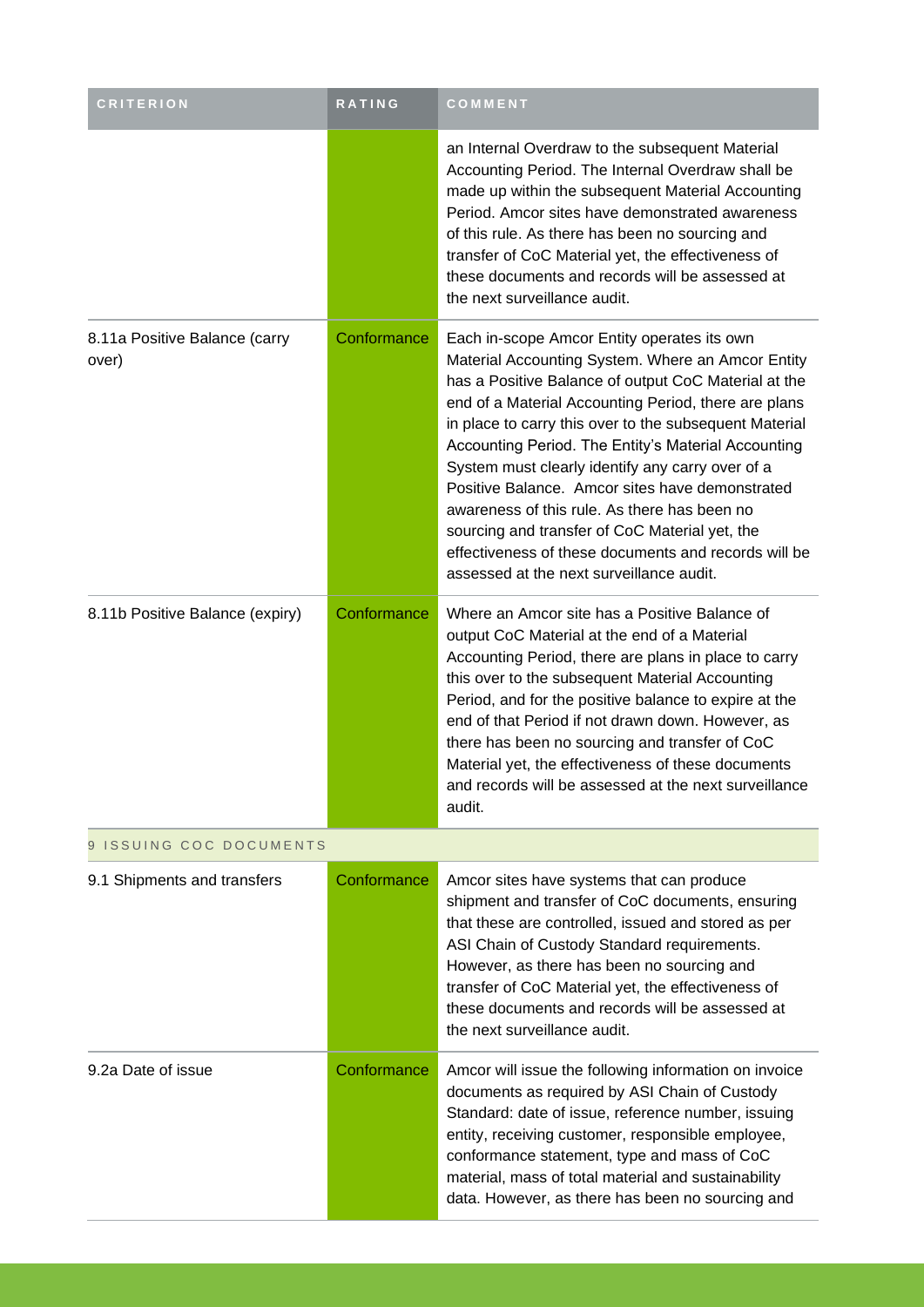| <b>CRITERION</b>           | RATING      | COMMENT                                                                                                                                                                                                                                                                                                                                                                                                                                                                                                              |
|----------------------------|-------------|----------------------------------------------------------------------------------------------------------------------------------------------------------------------------------------------------------------------------------------------------------------------------------------------------------------------------------------------------------------------------------------------------------------------------------------------------------------------------------------------------------------------|
|                            |             | transfer of CoC Material yet, the effectiveness of<br>these documents and records will be assessed at<br>the next surveillance audit.                                                                                                                                                                                                                                                                                                                                                                                |
| 9.2b Reference number      | Conformance | Amcor will issue the following information on invoice<br>documents as required by ASI Chain of Custody<br>Standard: date of issue, reference number, issuing<br>entity, receiving customer, responsible employee,<br>conformance statement, type and mass of CoC<br>material, mass of total material and sustainability<br>data. However, as there has been no sourcing and<br>transfer of CoC Material yet, the effectiveness of<br>these documents and records will be assessed at<br>the next surveillance audit. |
| 9.2c Issuing Entity        | Conformance | Amcor will issue the following information on invoice<br>documents as required by ASI Chain of Custody<br>Standard: date of issue, reference number, issuing<br>entity, receiving customer, responsible employee,<br>conformance statement, type and mass of CoC<br>material, mass of total material and sustainability<br>data. However, as there has been no sourcing and<br>transfer of CoC Material yet, the effectiveness of<br>these documents and records will be assessed at<br>the next surveillance audit. |
| 9.2d Receiving customer    | Conformance | Amcor will issue the following information on invoice<br>documents as required by ASI Chain of Custody<br>Standard: date of issue, reference number, issuing<br>entity, receiving customer, responsible employee,<br>conformance statement, type and mass of CoC<br>material, mass of total material and sustainability<br>data. However, as there has been no sourcing and<br>transfer of CoC Material yet, the effectiveness of<br>these documents and records will be assessed at<br>the next surveillance audit. |
| 9.2e Responsible employee  | Conformance | Amcor will issue the following information on invoice<br>documents as required by ASI Chain of Custody<br>Standard: date of issue, reference number, issuing<br>entity, receiving customer, responsible employee,<br>conformance statement, type and mass of CoC<br>material, mass of total material and sustainability<br>data. However, as there has been no sourcing and<br>transfer of CoC Material yet, the effectiveness of<br>these documents and records will be assessed at<br>the next surveillance audit. |
| 9.2f Conformance statement | Conformance | Amcor will issue the following information on invoice<br>documents as required by ASI Chain of Custody<br>Standard: date of issue, reference number, issuing                                                                                                                                                                                                                                                                                                                                                         |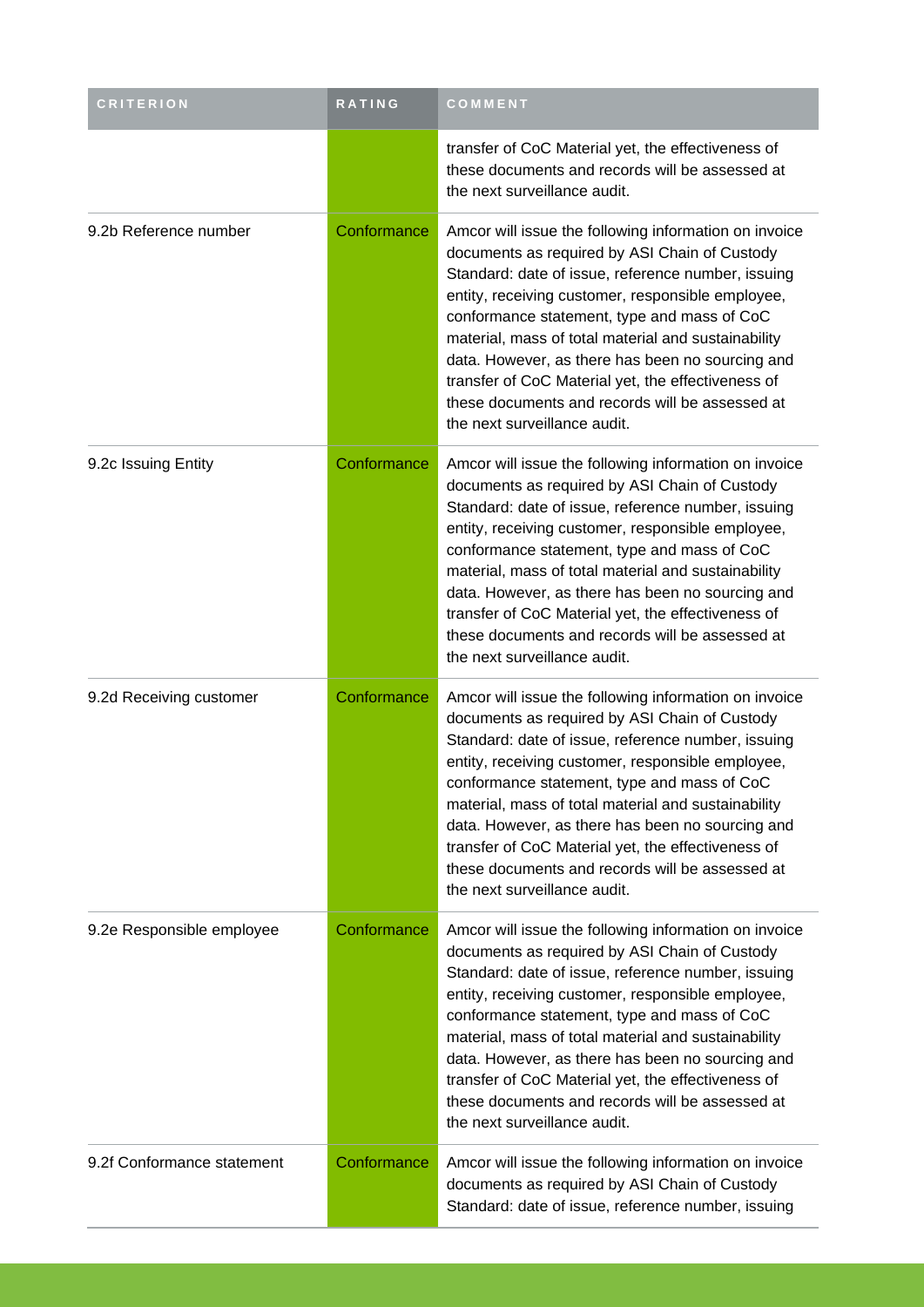| <b>CRITERION</b>                                       | RATING                   | COMMENT                                                                                                                                                                                                                                                                                                                                                            |
|--------------------------------------------------------|--------------------------|--------------------------------------------------------------------------------------------------------------------------------------------------------------------------------------------------------------------------------------------------------------------------------------------------------------------------------------------------------------------|
|                                                        |                          | entity, receiving customer, responsible employee,<br>conformance statement, type and mass of CoC<br>material, mass of total material and sustainability<br>data. However, as there has been no sourcing and<br>transfer of CoC Material yet, the effectiveness of<br>these documents and records will be assessed at<br>the next surveillance audit.               |
| 9.2g Type of CoC Material                              | Conformance              | Amcor Singen will issue information on invoice<br>documents as required by ASI Chain of Custody<br>Standard. At the time of the audit, there were no<br>examples of effective implementation of the system<br>as no ASI CoC material was available on the market.                                                                                                  |
| 9.2h Mass of CoC Material                              | Conformance              | Amcor Singen will issue information on invoice<br>documents as required by ASI Chain of Custody<br>Standard. At the time of the audit, there were no<br>examples of effective implementation of the system<br>as no ASI CoC material was available on the market.                                                                                                  |
| 9.2i Mass of total material                            | Conformance              | Amcor Singen will issue information on invoice<br>documents as required by ASI Chain of Custody<br>Standard. At the time of the audit, there were no<br>examples of effective implementation of the system<br>as no ASI CoC material was available on the market.                                                                                                  |
| 9.3a Sustainability Data<br>(optional)                 | <b>Not</b><br>Applicable | Individual Amcor sites are not planning on filling out<br>the sustainability data about CoC Material on the<br>CoC Documents.                                                                                                                                                                                                                                      |
| 9.3b Sustainability Data (passing<br>on)               | <b>Not</b><br>Applicable | Individual Amcor sites are not planning on filling out<br>the sustainability data about CoC Material on the<br>CoC Documents.                                                                                                                                                                                                                                      |
| 9.3c Post-Casthouse ASI<br><b>Certification status</b> | Conformance              | ASI Certification information will be part of the CoC<br>Documents. All Amcor sites in scope have carried<br>out an ASI Performance Standard audit. As there<br>has been no sourcing and transfer of CoC Material,<br>the effectiveness of these documents and records<br>will be assessed at the next surveillance audit.                                         |
| 9.4 Supplementary Information<br>(optional)            | <b>Not</b><br>Applicable | Amcor sites do not intend to include supplementary<br>information on the CoC Documents.                                                                                                                                                                                                                                                                            |
| 9.5 Response to verification<br>requests               | Conformance              | Customer service teams will be responsible for<br>handling the CoC requests from customers at all<br>individual Amcor sites in scope. Customer service<br>team received training on their duties. Furthermore,<br>Amcor integrated error management with its current<br>processes under ISO 9001. We observed the<br>operation of its Knowledge Management System, |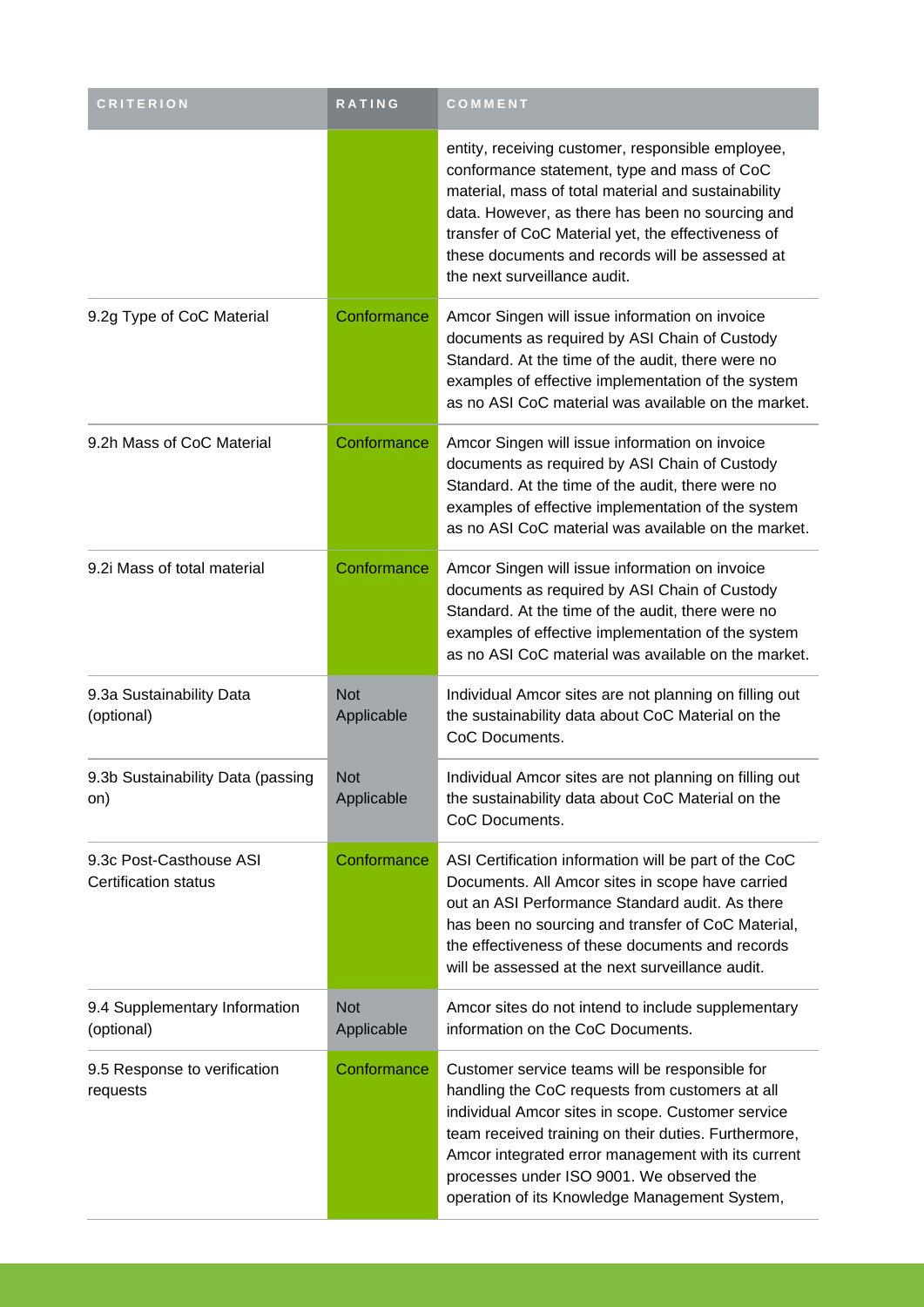| RATING      | COMMENT                                                                                                                                                                                                                                                                                                                                                                                                                        |
|-------------|--------------------------------------------------------------------------------------------------------------------------------------------------------------------------------------------------------------------------------------------------------------------------------------------------------------------------------------------------------------------------------------------------------------------------------|
|             | which was robust to document errors, corrective<br>actions and any potential preventive measures to<br>meet ASI Chain of Custody criteria.                                                                                                                                                                                                                                                                                     |
| Conformance | Amcor's Knowledge Management System, KMS<br>handles errors related to ASI CoC Materials. Amcor<br>implemented processes to inform different<br>stakeholders, such as clients or suppliers, on the<br>non-conformity or error and agree on necessary<br>corrective actions.                                                                                                                                                     |
|             |                                                                                                                                                                                                                                                                                                                                                                                                                                |
| Conformance | We observed Amcor's capacity at the site which<br>enables them to meet CoC criteria. SAP system is<br>used to handle incoming materials, and training has<br>been given to relevant personnel on how to verify<br>received CoC documents. As there has been no<br>sourcing and transfer of CoC Materials at the time of<br>the audit, the effectiveness of these procedures will<br>be checked at the next surveillance audit. |
| Conformance | Amcor established processes to ensure that CoC<br>documents are controlled, issued and stored as per<br>ASI CoC requirements. As there has been no<br>sourcing and transfer of CoC Materials at the time of<br>the audit, the effectiveness of these procedures will<br>be checked at the next surveillance audit.                                                                                                             |
| Conformance | Amcor established robust processes to ensure<br>suppliers have a valid ASI certificate and trigger<br>adequate processes if any changes occur to their<br>status. The process will be managed by central<br>procurement function.                                                                                                                                                                                              |
| Conformance | Amcor integrated error management with its current<br>processes under ISO 9001. We observed the<br>operation of its Knowledge Management System,<br>which was robust to document errors, corrective<br>actions and any potential preventive measures to<br>meet ASI Chain of Custody criteria.                                                                                                                                 |
|             | 10 RECEIVING COC DOCUMENTS<br>11 MARKET CREDITS SYSTEM: ASI CREDITS                                                                                                                                                                                                                                                                                                                                                            |

| 11.1a Material Accounting | <b>Not</b>               | Not applicable as Amcor does not intend to utilise                                   |
|---------------------------|--------------------------|--------------------------------------------------------------------------------------|
| System - allocation       | Applicable               | the ASI market credits system.                                                       |
| 11.1b Link to Casthouse   | <b>Not</b>               | Not applicable as Amcor does not intend to utilise                                   |
| <b>Products</b>           | Applicable               | the ASI market credits system.                                                       |
| 11.1c No double counting  | <b>Not</b><br>Applicable | Not applicable as Amcor does not intend to utilise<br>the ASI market credits system. |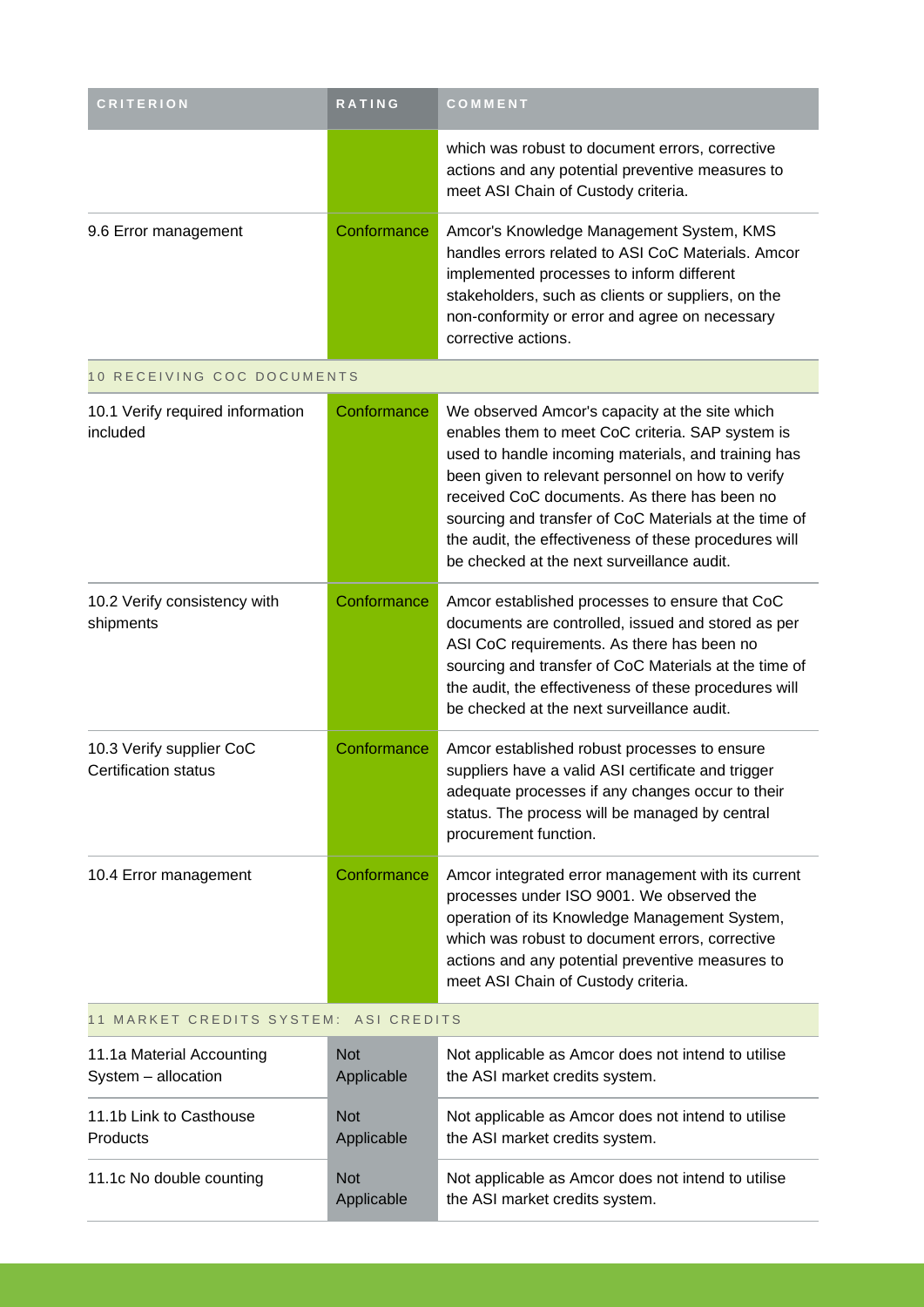| <b>CRITERION</b>                                          | RATING                   | COMMENT                                                                              |
|-----------------------------------------------------------|--------------------------|--------------------------------------------------------------------------------------|
| 11.1d No Positive Balance for<br><b>ASI Credits</b>       | <b>Not</b><br>Applicable | Not applicable as Amcor does not intend to utilise<br>the ASI market credits system. |
| 11.2a Date of issue                                       | <b>Not</b><br>Applicable | Not applicable as Amcor does not intend to utilise<br>the ASI market credits system. |
| 11.2b Reference number                                    | <b>Not</b><br>Applicable | Not applicable as Amcor does not intend to utilise<br>the ASI market credits system. |
| 11.2c Issuing Entity                                      | <b>Not</b><br>Applicable | Not applicable as Amcor does not intend to utilise<br>the ASI market credits system. |
| 11.2d Receiving Entity                                    | <b>Not</b><br>Applicable | Not applicable as Amcor does not intend to utilise<br>the ASI market credits system. |
| 11.2e Conformance statement                               | <b>Not</b><br>Applicable | Not applicable as Amcor does not intend to utilise<br>the ASI market credits system. |
| 11.2f ASI Credits statement                               | <b>Not</b><br>Applicable | Not applicable as Amcor does not intend to utilise<br>the ASI market credits system. |
| 11.2g Quantity                                            | <b>Not</b><br>Applicable | Not applicable as Amcor does not intend to utilise<br>the ASI market credits system. |
| 11.3a CoC Certification Scope -<br>purchasing ASI Credits | <b>Not</b><br>Applicable | Not applicable as Amcor does not intend to utilise<br>the ASI market credits system. |
| 11.3b Material Accounting<br>System - purchasing          | <b>Not</b><br>Applicable | Not applicable as Amcor does not intend to utilise<br>the ASI market credits system. |
| 11.3c Expiry                                              | <b>Not</b><br>Applicable | Not applicable as Amcor does not intend to utilise<br>the ASI market credits system. |
| 11.3d No re-trading                                       | <b>Not</b><br>Applicable | Not applicable as Amcor does not intend to utilise<br>the ASI market credits system. |
| 11.3e No allocation to physical<br>products               | <b>Not</b><br>Applicable | Not applicable as Amcor does not intend to utilise<br>the ASI market credits system. |
| 11.3f Verify supplier CoC<br><b>Certification status</b>  | <b>Not</b><br>Applicable | Not applicable as Amcor does not intend to utilise<br>the ASI market credits system. |
| 11.3g Five years maximum for<br>ASI Credits purchasing    | <b>Not</b><br>Applicable | Not applicable as Amcor does not intend to utilise<br>the ASI market credits system. |
| 12 CLAIMS AND COMMUNICATIONS                              |                          |                                                                                      |

| 12.1a ASI Claims Guide | Conformance | Amcor appointed roles and responsibilities to ensure<br>that claims are made in a manner consistent with the<br>ASI Claims Guide. At the time of the audit, there |
|------------------------|-------------|-------------------------------------------------------------------------------------------------------------------------------------------------------------------|
|                        |             | were no examples of effective implementation of the<br>system there has been no sourcing and transfer of<br>CoC Material.                                         |